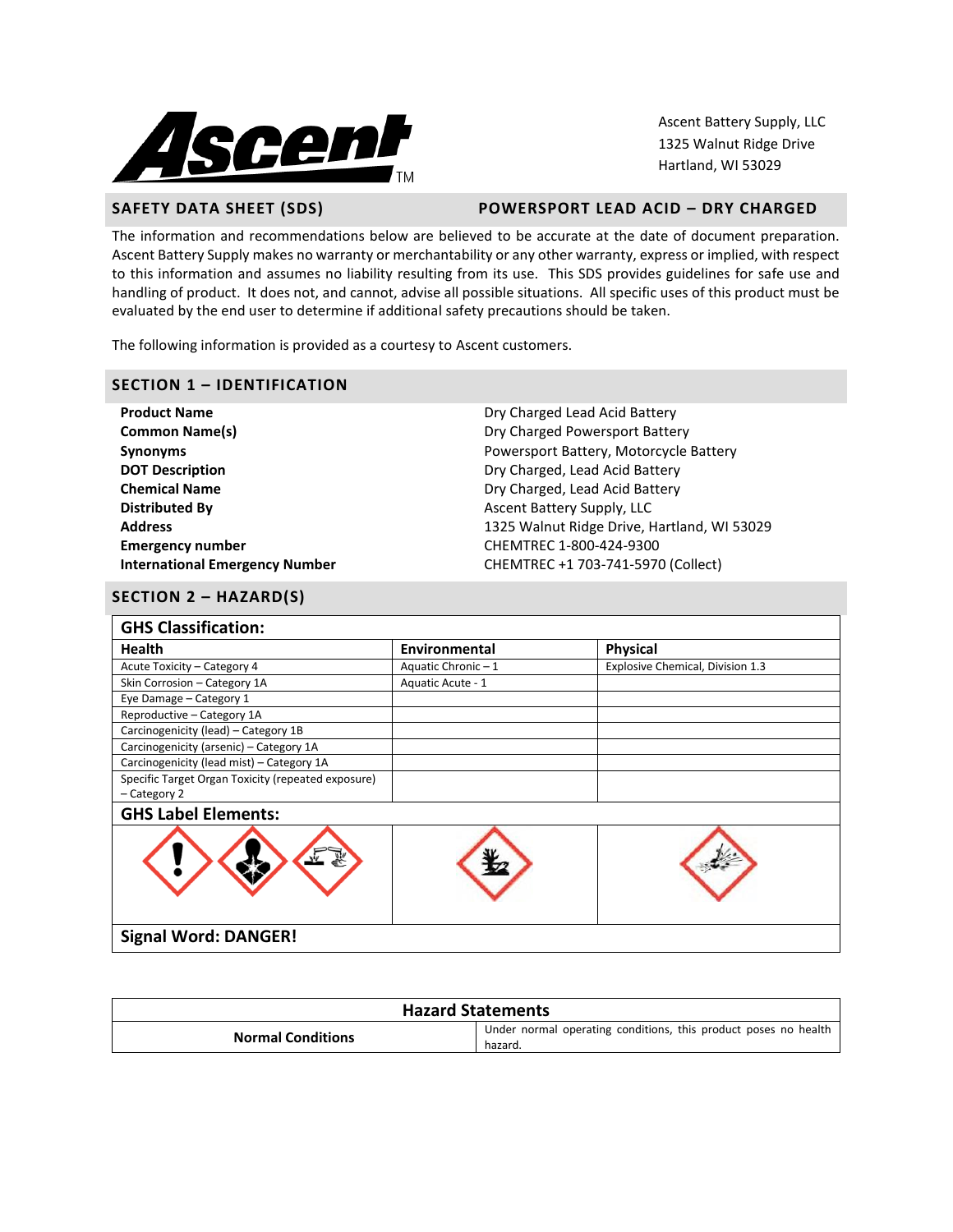| <b>Unusual Fire and Explosion Hazards</b><br><b>Electrical Safety</b> | Hydrogen and oxygen gases are produced in the cells during<br>normal battery operation and may increase fire risk in poorly<br>ventilated areas (hydrogen is flammable and oxygen supports<br>combustion). These gases enter the air through the vent caps. To<br>avoid the chance of fire or explosion, keep sparks and other<br>sources of ignition away from the battery.<br>Battery terminals can be short circuited. |
|-----------------------------------------------------------------------|---------------------------------------------------------------------------------------------------------------------------------------------------------------------------------------------------------------------------------------------------------------------------------------------------------------------------------------------------------------------------------------------------------------------------|
| <b>Health Hazards</b>                                                 | Lead and Lead Compounds:<br>Isolated exposure to dust or fumes can cause respiratory and eye<br>irritation. Chronic exposure can cause kidney and nervous system<br>damage; anemia and damage to the reproductive system. Ingestion<br>may cause abdominal pain, nausea, vomiting, diarrhea, and severe<br>cramping.                                                                                                      |

Additional Information – No health effects are expected related to normal use of this product as sold.

| <b>SECTION 3 - COMPOSITION</b>     |           |              |  |  |  |  |
|------------------------------------|-----------|--------------|--|--|--|--|
| <b>Component - Battery</b>         | CAS No.   | Percentage % |  |  |  |  |
| Lead: Pb                           | 7439-92-1 | $80 - 92%$   |  |  |  |  |
| PbO <sub>2</sub>                   | 1317-36-8 |              |  |  |  |  |
| PbSO <sub>4</sub>                  | 7446-14-2 |              |  |  |  |  |
| Tin (Sn)                           | 7440-31-5 | $0 - 1%$     |  |  |  |  |
| Antimony (Sb)                      | 7440-36-0 | $0 - 1%$     |  |  |  |  |
| Aluminum (Al)                      | 7429-90-5 | $0 - 0.1%$   |  |  |  |  |
| <b>Arsenic</b>                     | 7440-38-2 | $0 - 0.1%$   |  |  |  |  |
| Calcium (Ca)                       | 7440-70-2 | $0 - 0.1%$   |  |  |  |  |
| Propene, homopolymer               | 9003-07-0 | $0 - 6%$     |  |  |  |  |
| Polystyrene                        | 9003-53-6 | $0 - 6%$     |  |  |  |  |
| Acrylonitrile polymer with styrene | 9003-54-7 | $0 - 6%$     |  |  |  |  |
| Acrylonitrile Polymer with 1,3     | 9003-56-9 | $0 - 6%$     |  |  |  |  |
| butadiene and styrene              |           |              |  |  |  |  |
| Styrene polymer with 1,3           | 9003-56-9 | $0 - 6%$     |  |  |  |  |
| butadiene and styrene              |           |              |  |  |  |  |
| Styrene polymer with 1,3 butadine  | 9003-55-8 | $0 - 6%$     |  |  |  |  |
| (Kraton)                           |           |              |  |  |  |  |
| Ethylene chloro polymer            | 9003-86-2 | $0 - 6%$     |  |  |  |  |

# **SECTION 4 – FIRST AID MEASURES**

| Remove from exposure. Gargle, wash nose and lips,<br><b>Inhalation</b><br>and consult a physician. |                                                 |  |
|----------------------------------------------------------------------------------------------------|-------------------------------------------------|--|
| <b>Eyes Contact</b>                                                                                | Flush immediately with water for 15 minutes and |  |
|                                                                                                    | consult a physician.                            |  |
| <b>Skin Contact</b>                                                                                | Wash with soap and water.                       |  |
|                                                                                                    | Consult a physician and/or Poison Control       |  |
| Ingestion                                                                                          | immediately.                                    |  |

# **SECTION 5 – FIRE-FIGHTING MEASURES**

**Flash Point** – N/A

**Auto Ingestion** – No Data Available

**Extinguisher Media** - CO2; foam; dry chemical; avoid using water.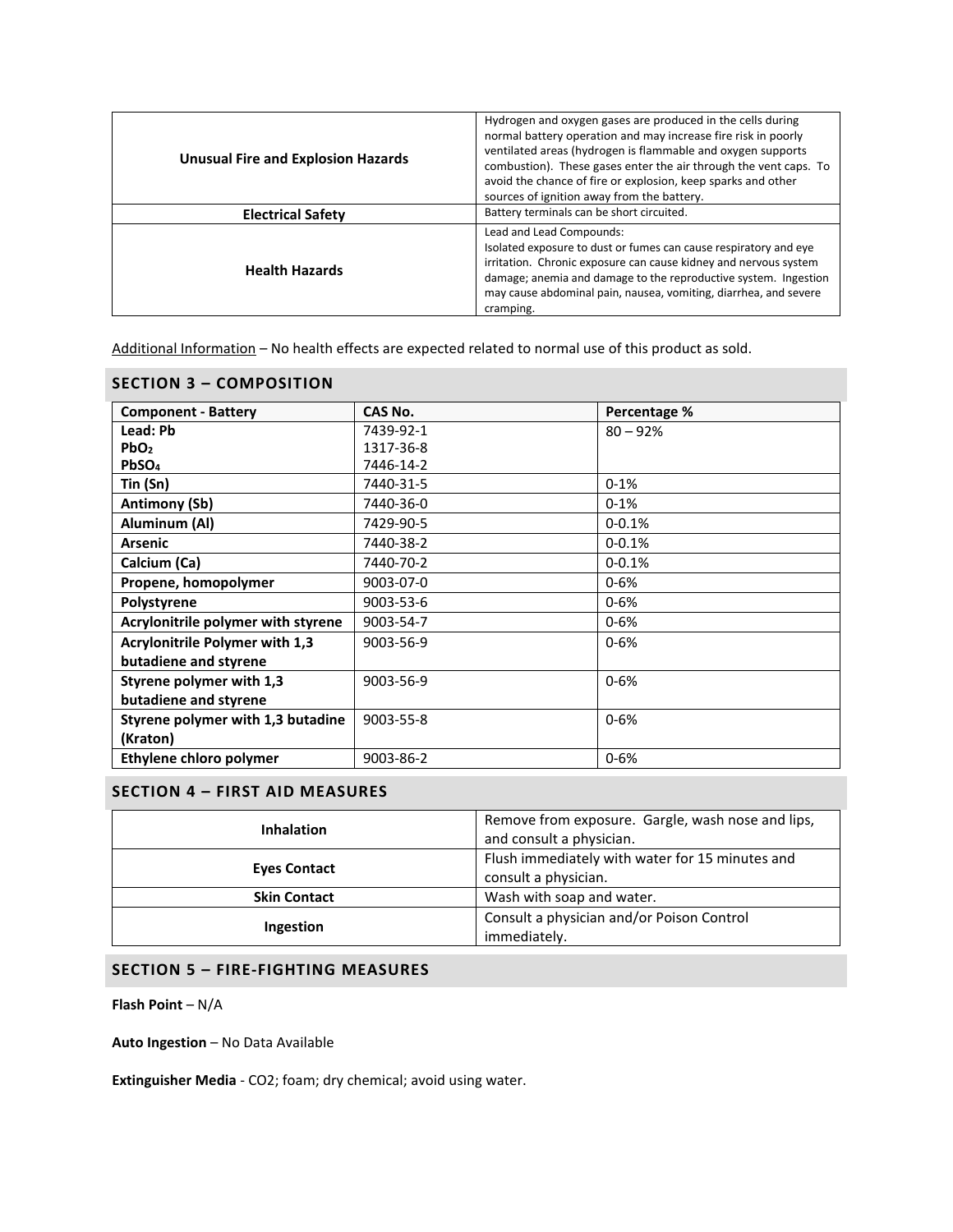**Special Fire-Fighting Procedures** - In a fire, battery materials may produce toxic metal fumes, vapor, or dust. Wear a positive pressure self-contained breathing apparatus (SCBA) and protective gear. Keeps sparks and other sources of ignition away from batteries. Do not allow.

**Unusual Fire and Explosion Hazard** - Reacts violently with metals, nitrates, chlorates, carbides and other organic materials. Reacts with most metals to yield explosive and flammable hydrogen gas.

## **SECTION 6 – ACCIDENTAL RELEASE MEASURES**

Lead dust should be vacuumed or wet swept into a DOT approved container. Use controls that minimize escaping or fugitive emissions. Do not use compressed air.

## **SECTION 7 – HANDLING AND STORAGE**

Store batteries in a cool, dry, well-ventilated area: separate from incompatible materials and any activities that can generate flames, sparks, or heat. Use an insulating material, such as cardboard, between stacked layers of batteries. Keep all metallic articles that could short the terminals away from batteries. Use insulated tools only. Follow all installation instructions and diagrams when installing or maintaining battery systems.

Handle cautiously; avoid contact with eyes and skin.

| SECTION 8 - EXPOSURE/PERSONAL PROTECTION        |            |                      |  |  |  |
|-------------------------------------------------|------------|----------------------|--|--|--|
| Exposure Limits: TWA (ACGIH, OSHA or NIOSH USA) |            |                      |  |  |  |
| <b>Substance</b>                                | <b>CAS</b> | <b>Limit Value</b>   |  |  |  |
| Arsenic (AS)                                    | 7440-38-2  | $0.01$ mg/m3         |  |  |  |
| Tin(Sn)                                         | 7440-31-5  | 2 mg/m3              |  |  |  |
| Antimony (Sb)                                   | 7440-36-0  | $0.5 \text{ mg/m}$ 3 |  |  |  |
| Calcium (Ca)                                    | 7440-70-2  | 5 mg/m $3$           |  |  |  |
| Aluminum (Al)                                   | 7429-90-5  | $10 \text{ mg/m}$    |  |  |  |
| Lead (Pb)                                       | 7439-92-1  | $0.05$ mg/m3         |  |  |  |

## **SECTION 8 – EXPOSURE/PERSONAL PROTECTION**

Personal protective equipment must be worn if battery is cracked or otherwise damaged.

- Wear protective clothing and eyewear when handling or filling batteries.
- In case of insufficient ventilation, wear suitable respiratory equipment.

## **SECTION 9 – PHYSICAL/CHEMICAL PROPERTIES**

#### **PHYSICAL PROPERTIES**:

Battery is a geometric odorless solid.

| Component    | <b>Density</b> | <b>Melting Point</b> | Solubility in $H_2O$ | Odor | Appearance        |
|--------------|----------------|----------------------|----------------------|------|-------------------|
| Lead         | 11.34          | $327^\circ C$        | None                 | None | Silver-gray metal |
| Lead Sulfate | 6.2            | $1070^{\circ}$ C     | 40mg/l (@15°C)       | None | White powder      |
| Lead Dioxide | 9.4            | $290^{\circ}$ C      | None                 | None | Brown Powder      |

| <b>FLAMMABILITY INFORMATION</b> |      |                                |  |
|---------------------------------|------|--------------------------------|--|
| Component                       |      | Flash Point   Explosive Limits |  |
| Lead                            | None | None                           |  |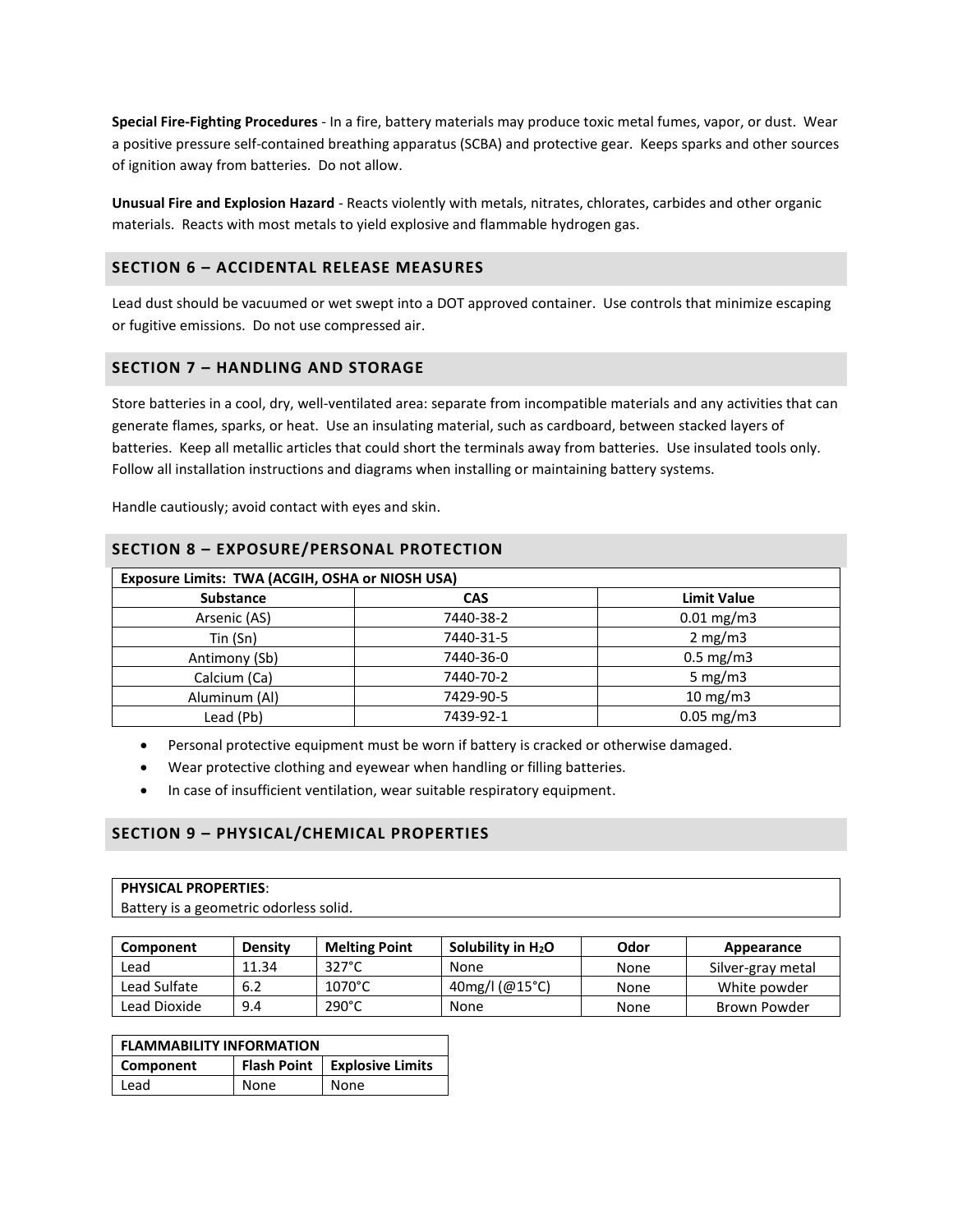## **SECTION 10 – STABILITY & REACTIVITY**

**Stability** - Stable. Prolonged overcharge on high current can lead to ignition source.

#### **INCOMPATIBILITY (MATERIALS TO AVOID) –**

Avoid contact with strong acids, bases, halides, halogenates, potassium nitrate, permanganate, peroxides, nascent hydrogen, and reducing agents.

**Decomposition –** No data.

**Polymerization -** No data.

**Conditions to Avoid -** Prohibit smoking and sparks from battery charging areas.

## **SECTION 11 – TOXICOLOGICAL INFORMATION**

#### **COMPONENT – Battery:**

**Lead: Pb, PbO2, PbSO<sup>4</sup>** TLV: No data LDLo - Oral: 155 mg/kg LCLo - Inhalation: 0.011 mg/m<sup>3</sup> LC 50 - Contact: No data

#### **Antimony (Sb):**

TLV: No data LDLo - Oral: No data LCLo - Inhalation: 13.5 mg/m<sup>3</sup> LC 50 - Contact: No data

## **SECTION 12 – ECOLOGICAL INFORMATION**

DO NOT discharge un-neutralized acid to the sewer. Lead persists in soil and sediment.

## **SECTION 13 – DISPOSAL**

Spent batteries – send to secondary lead smelter for recycling. Follow all applicable federal, state, and local regulations.

Large diluted spills should be managed in accordance with federal, state, and local requirements.

Dispose of container and unused contents in accordance with legal requirements. Containers of this material may be hazardous when empty since they retain product residues. Observe all warnings and precautions listed for the product.

# **SECTION 14 – TRANSPORT**

**Land transport**: This product is not hazardous as defined by 49 CFR 172.101 by the USDOT.

**Sea transport**: This product is not classified as dangerous goods by the IMAO.